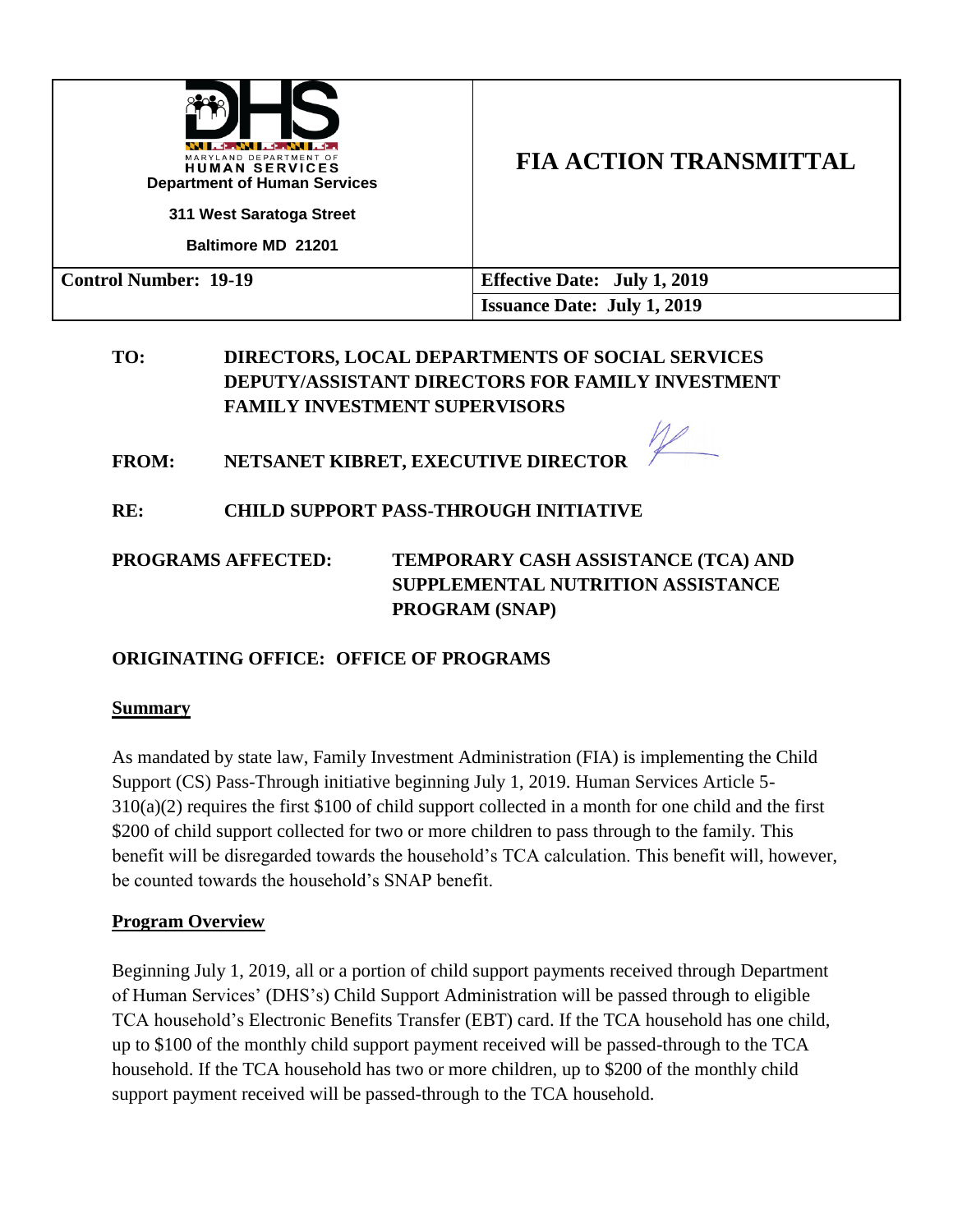The maximum \$100 for one-child households and \$200 for two or more children households remains, regardless of the number of non-custodial parents and the total amount of child support payments received.

The first child support pass-through amount will be issued to eligible TCA households in August 2019 and placed on the customer's EBT card. The CS Pass-Through amount will be added to the customer's TCA benefit - this means that the customer will not see the CS Pass-Through differentiated from his or her TCA benefit.

The Child Support Pass-Through policy is the same for all TCA households. Neither the relationship of the child(ren) to the head of household, nor the relationship of the children to one another impacts the way the policy is applied.

For SNAP, the amount of CS Pass-Through is countable as unearned income and may impact SNAP benefits. CARES has been modified to average three consecutive months of child support payments and determine the unearned income amount that will be counted toward the household's SNAP benefit calculation. Should the non-custodial parent miss a child support monthly payment, CARES will stop counting the CS Pass-Through toward the SNAP benefits. There must be at least three consecutive months of child support payments received before CARES can recalculate the unearned income and begin counting it toward SNAP benefits again.

# **Action Required**

## **Customer Inquiries**

This initiative involves two DHS administrations: Child Support Administration (CSA) and FIA. Follow the directions below for customer inquiries.

- If the customer has questions about child support after the case manager has explained the benefit program to them, direct the customer to DHS's Call Center at 1-800-332- 6347.
- If the customer has a question about the reduction in the SNAP benefit amount, the case manager should directly assist the customer. If the SNAP reduction is a result of the CS Pass-Through, the case manager may need to reach out to the child support worker regarding the child support amounts.
- If the customer questions the increase in his or her TCA benefit amount, the case managers should directly assist the customer. If the increase is due to the household receiving a CS Pass-Through benefit amount, the case manager should explain how the CS Pass-Through calculation is determined. The case manager should also explain that anything above the TCA grant amount is not guaranteed and may change from month to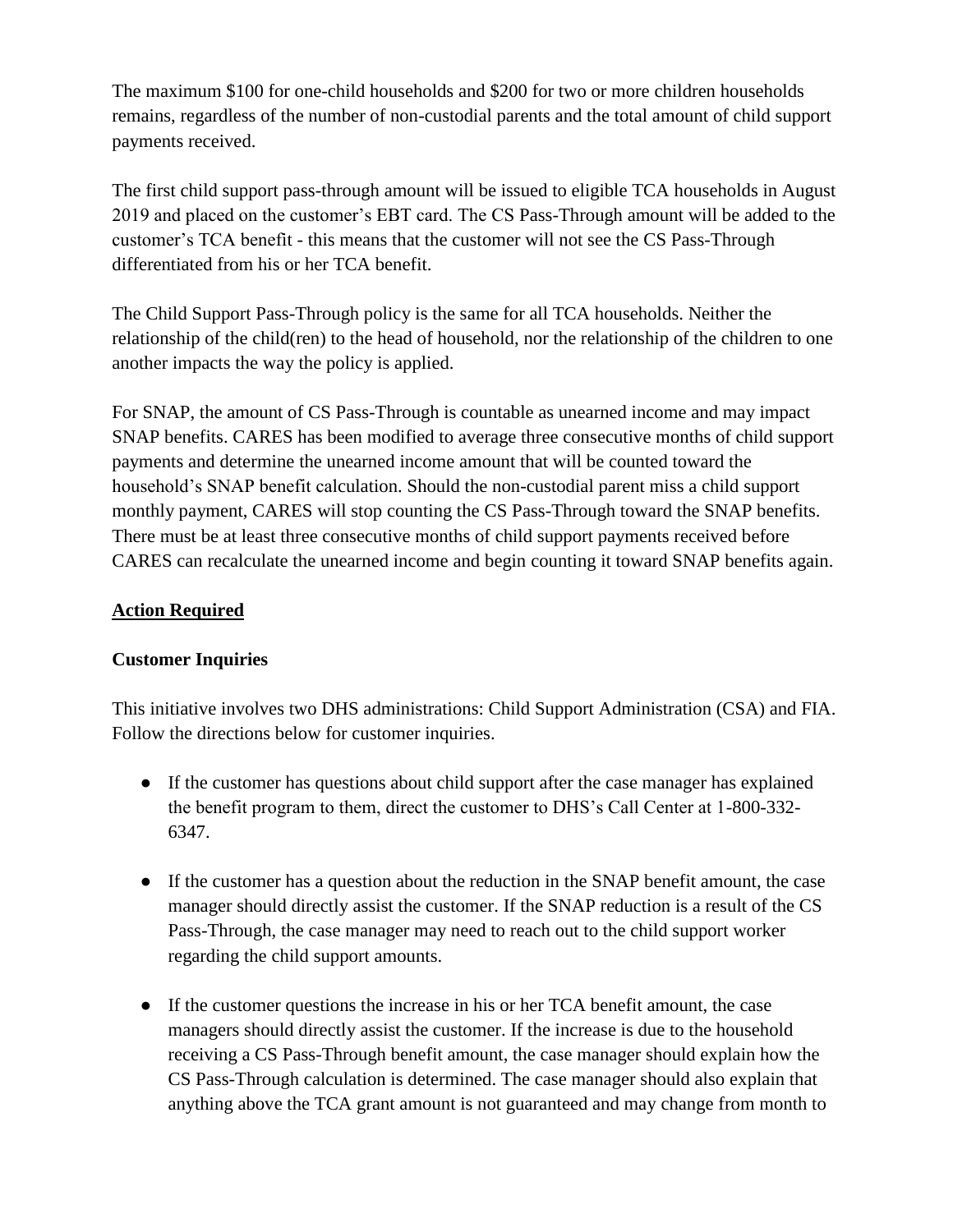month depending on three factors: 1) whether child support has been paid, 2) the amount of the child support paid, and 3) the number of children in the TCA household.

#### Best Practices Recommendation

It is a best practice for case managers to explain this initiative to customers during the TCA interview.

# **CARES**

- The CS Pass-Through amount counted toward the SNAP case will be shown on the CARES FSFI screen.
- Below is a screenshot of the CARES FSFI screen with an arrow to indicate where the CS Pass-Through amount can be found.



## **Attachments**

TCA Manual Section 1312 SNAP Manual Section 210

## **Training**

A training webinar will be available on The HUB by Monday, June 24, 2019.